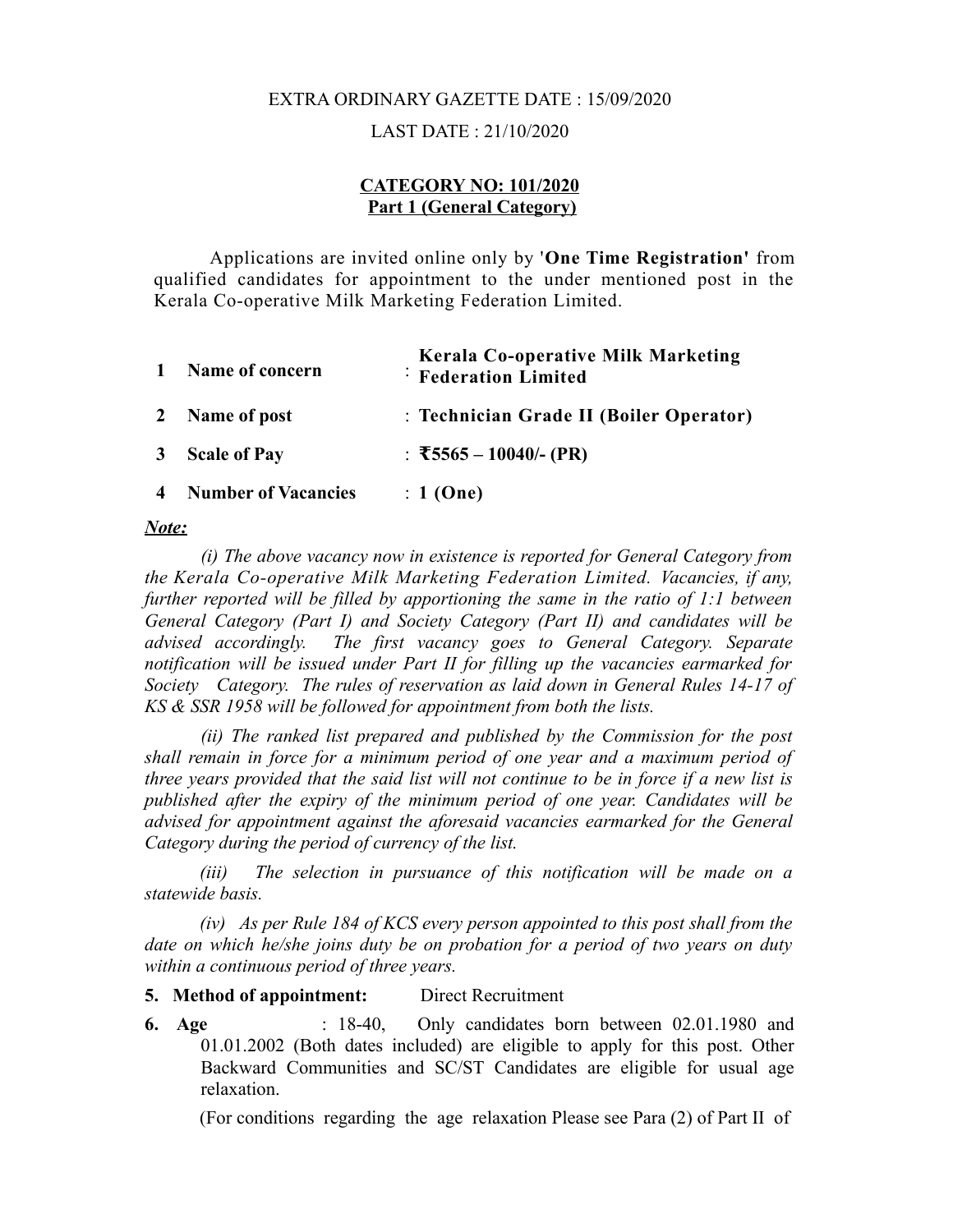the General Conditions)

#### *Note:-*

*For concession allowed in upper age limit subject to the condition that the maximum age limit shall in no case exceed 50 years, please see para (2) of the General Conditions under part II of this Notification. Relaxation of age will be allowed to all provisional employees of the twenty nine Co-operative institutions mentioned in G. O. (P) No. 41/98 dated09.03.1998 (whether they continue in service or relieved from service) who have been appointed through the Employment Exchange to the extent of their provisional service provided they possess a minimum service of one year in the provisional appointment. The maximum period of relaxation allowed to such persons will be five years. Once they get appointment on regular basis, the concession will not be available for further appointment to any other post. The candidates who are entitled to the above concession shall note the details there of in the respective column of the application and upload certificate (original) obtained from the Head of Office or Head of Department or Appointing Authority of the Cooperative Institutions concerned, when the Commission calls for. The certificate should contain all the relevant particulars such as the post in which the applicant has/ had provisional service, the scale of pay, name of the Co-operative Institution in which he/ she has/ had worked, the date of commencement of provisional service and the date of termination of the provisional service. It should also be noted in the certificate that the applicant is not holding regular appointment under the Cooperative Institution.*

### **7. Qualifications:**

1) A pass in S.S.L.C. Or equivalent qualification.

2) 1<sup>st</sup> class certificate in boiler operation.

### *Note:-*

 *i) Rule 10 (a) (ii) of Part II KS&SSR is applicable for this selection.*

 *ii) Those candidates who have claimed equivalency for qualifications should produce the Government order proving the same at the time of certificate verification in order to consider as equivalent.*

*iii) If the caste of candidates is wrongly mentioned in their SSLC book, they should claim their original caste in their applications and should produce community/NCLC certificate issued from concerned revenue authority and the Gazette Notification for the same at the time of certificate verification.*

### **8. Mode of submitting the Applications:-**

 Candidates shall register as per 'ONE TIME REGISTRATION ' system on the Official Website of Kerala Public Service Commission ['www.keralapsc.gov.in'](http://www.keralapsc.gov.in/) to apply for the post. Candidates who have already registered shall apply by logging on to their profile using their User- ID and password. Candidates shall click on the 'Apply Now' button of the respective post in the Notification link for applying for a post. No application fee is required. Candidates can view and have a print-out of the details in the profile if required, by clicking